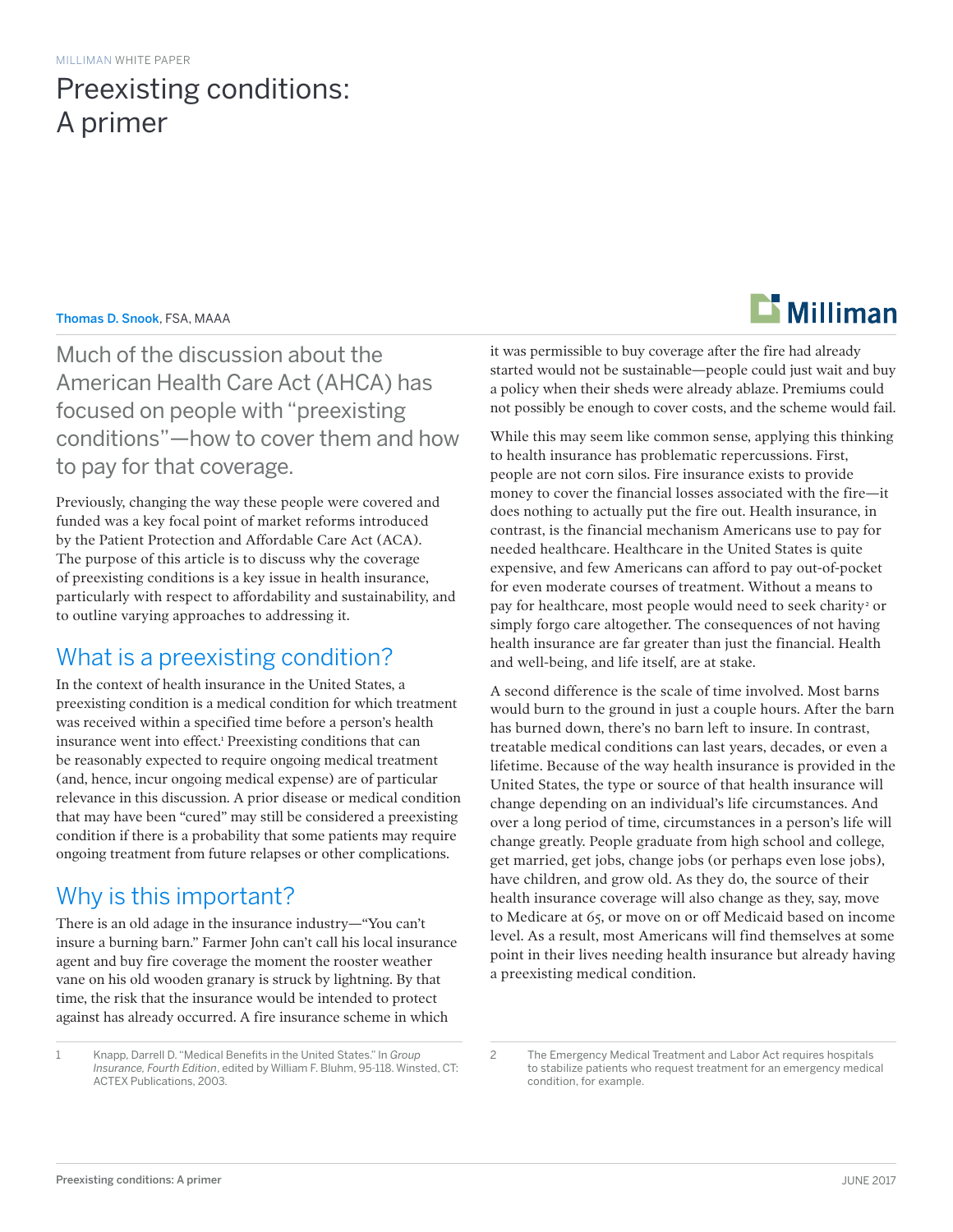### Is health insurance really insurance?

The fire insurance analogy raises a philosophical question that is often a source of policy disagreement: Is health insurance really insurance, or is it something else?

Certainly health insurance acts like other forms of insurance in some ways. It provides financial protection for the consequences of unknown or unforeseen risks. Getting in an accident or having a stroke are roughly analogous (in the sense described here) to Farmer John's burning barn, and health insurance serves a similar purpose as fire insurance.

But health insurance does other things, too, that aren't really like insurance. It pays for routine expenses like checkups and mammograms, and it can pay for small things that aren't financially devastating for most people, such as wart removal.<sup>3</sup> Health insurance also acts as a sort of discount club—in private health insurance, health plans negotiate significant discounts off doctor and hospital bills, while government programs legislate provider payment rates that are generally even lower.

The "is it insurance?" question is more than academic, and in part is a driver of differences in health policy opinion between the different ends of the political spectrum. Conservative advocates believe that moving health insurance back to more coverage of catastrophic risk, and funding routine care through other means such as health savings accounts (HSAs), would improve affordability and hence be key to fixing the healthcare problem in the United States. The ACA took a different approach, and, for example, mandated expanded coverage of routine preventive care (with no cost sharing for the insured), under the rationale that such coverage increases the use of preventive care and thereby reduces the likelihood of a catastrophic event and ultimately overall costs. Resolution of this dispute—and how it in turn affects paying for care associated with preexisting medical conditions—will be an important determinant of the ultimate direction of healthcare reform.

# Why is this an issue in healthcare reform?

For most of the U.S. population, health insurance is optional. To stretch the fire analogy to its snapping point, Farmer John can choose not to buy fire insurance on his barn and just deal with the financial consequences of replacing it and its contents if it burns down. Likewise, until very recently, most Americans could choose not to buy health insurance without incurring a penalty. In fact, the health insurance mandate imposed by the ACA is one of its most controversial provisions.

It is this optional nature of health insurance that makes the preexisting conditions issue so important in healthcare reform discussions today. Patients with preexisting conditions may know they need care and sign up only when they know they will incur higher costs.

The decision that an individual makes when deciding whether to purchase health insurance typically represents an exercise of consumer self-interest. Rational economic behavior requires an evaluation of anticipated personal or family needs along with other factors such as health plan reputation, provider network, and price. "Adverse selection" is the natural process of individuals

3 *Insurance Journal* (September 11, 2009). Health insurance isn't really insurance, researcher says. Retrieved May 23, 2017, from [http://www.](http://www.insurancejournal.com/news/national/2009/09/11/103684.htm) [insurancejournal.com/news/national/2009/09/11/103684.htm](http://www.insurancejournal.com/news/national/2009/09/11/103684.htm).

making this purchasing decision based on their own personal circumstances, needs, and priorities. Such decisions are generally informed ones—an individual usually knows if he or she has a significant medical condition4 —which means he or she will make a choice that maximizes the value of the trade-off in the purchasing decision. Healthy people go through a similar decision process as they weigh their likelihood of needing costly healthcare services (i.e., true insurance needs) against what their premiums would be. The decision that minimizes cost for maximal return for the individual has a mirror-image impact for a health insurance system—higher claim costs relative to the premium charged.5

For a health insurance system to be stable and sustainable, the effects of adverse selection must be mitigated. As in the fire insurance example, adverse selection will make it difficult or impossible for health insurance premiums to be adequate to cover costs. If the insurance pool only covers people with significant medical needs, the coverage will be quite expensive relative to an

<sup>4</sup> Reality is not this simple, of course. Preexisting conditions can be unknown to the individual, in which case they would not influence a purchasing decision. Or a person could have a family history, make poor lifestyle choices, or have undergone genetic testing revealing an underlying condition, for example. A thorough discussion of this topic is beyond the scope of this paper.

<sup>5</sup> Snook, T.D. & Harris, R.G. (October 2009). Adverse Selection and the Individual Mandate. Milliman Health Reform Briefing Paper. Retrieved May 23, 2017, from [http://www.milliman.com/uploadedFiles/insight/](http://www.milliman.com/uploadedFiles/insight/research/health-rr/adverse-selection-individual-mandate.pdf) [research/health-rr/adverse-selection-individual-mandate.pdf](http://www.milliman.com/uploadedFiles/insight/research/health-rr/adverse-selection-individual-mandate.pdf).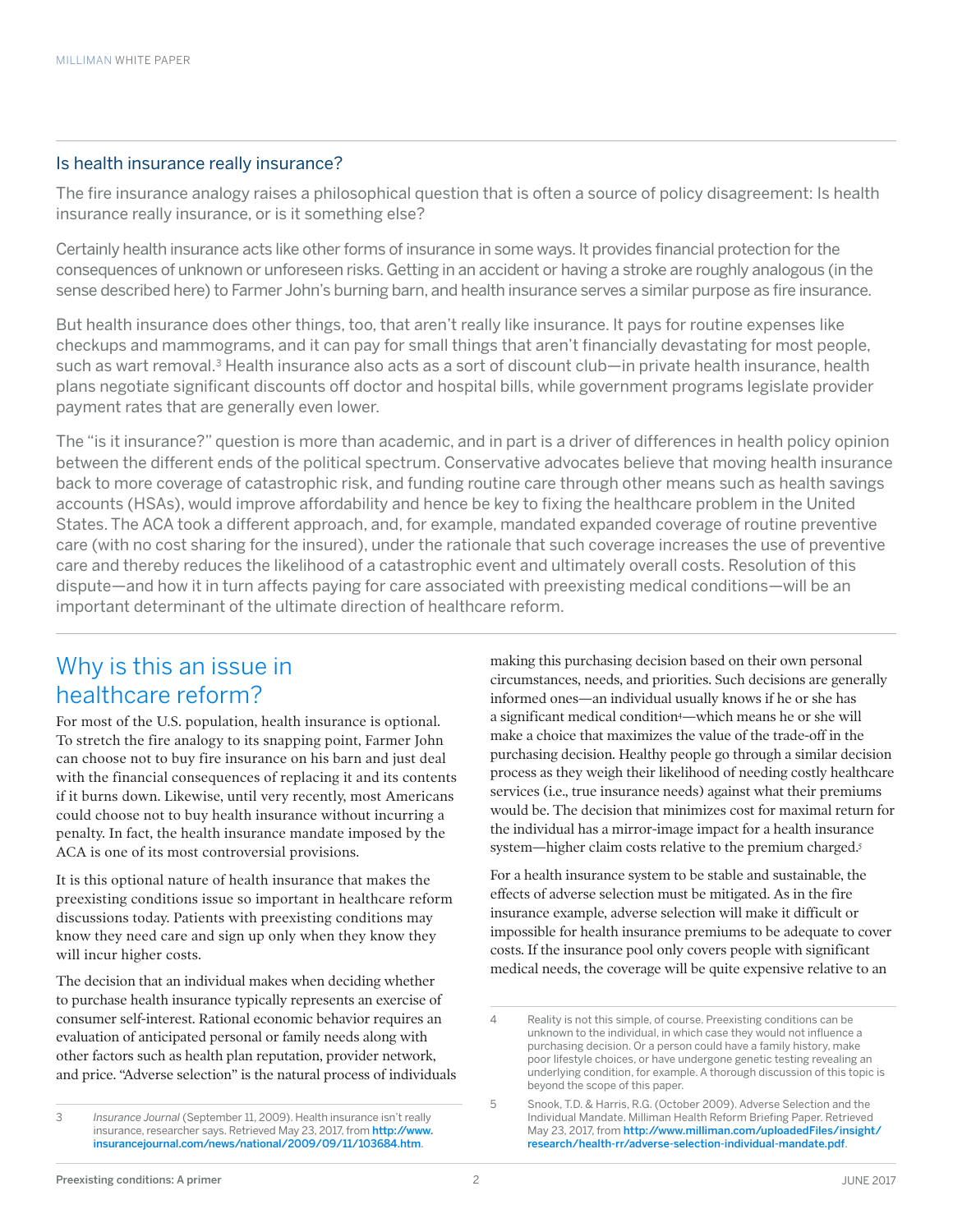insurance program that includes an appropriate mix of healthy individuals.<sup>6</sup> The American Academy of Actuaries has stated: "Providing insurance protections to individuals with pre-existing conditions by prohibiting coverage denials, exclusions, or higher premiums based on health status requires that insurers enroll enough healthy individuals to spread the costs of the less healthy."7 Consequently, any discussion of the coverage of preexisting conditions in health insurance necessarily includes a discussion of limiting (or eliminating) the effects of adverse selection in the health insurance system.

### Preexisting conditions in different health insurance programs

It may be instructive to examine the major sources<sup>8</sup> of health insurance in the United States and how they each manage the coverage of preexisting conditions.

Medicaid: Preexisting conditions are generally covered without exception, and in fact coverage may be extended retroactively for some individuals. The issue of adverse selection is managed through outreach enrollment efforts. For those eligible for Medicaid coverage, there is generally no premium and little or no out-of-pocket expense. The barrier to enrollment is (broadly speaking) limited to the hassle<sup>9</sup> associated with enrolling or individuals not realizing they are eligible for coverage. Adverse selection is an issue—it is common for individuals to become enrolled in Medicaid when they present at hospital emergency rooms for care, for example—but it is relatively small compared with other markets.

Medicare: Preexisting conditions are covered under Medicare. However, Medicare-eligible individuals are financially incentivized to enroll immediately upon becoming eligible rather than waiting to obtain coverage. For Part B coverage (which requires payment of a premium to the government), the late enrollment penalty is 10% of the premium for every year an individual has delayed in signing up for coverage; the penalty is paid for the entire duration the individual has Part B coverage. There is a similar penalty for late enrollment in Part D. These late enrollment penalties are generally considered significant enough to mitigate most of the effects of adverse selection in the Medicare program.<sup>10</sup>

Employer-sponsored coverage: Preexisting conditions are generally required to be covered by employer plans under the terms of the ACA. (An employer can still impose a three-month waiting period on eligibility for coverage, however). Prior to adoption of the ACA, it was not uncommon for plans to exclude coverage of preexisting conditions for as long as a year following the start of coverage, if certain requirements weren't met.<sup>11</sup> Adverse selection is generally less of an issue for large employers compared with the individual health insurance market because the cost of health insurance is usually greatly subsidized by employers, and as a result most employees elect coverage. For smaller employers, the adverse selection issue is more material and much more complex. Generally speaking, the smaller the employer, the more closely the health insurance purchasing decision resembles that seen in the individual markets. The ACA treats small employer coverage similarly to individual as well.

Individual health insurance: Historically, many preexisting conditions were not covered under individual health insurance, or higher premiums were charged, as the risk of adverse selection was considered too great. Subsequent reforms have addressed this issue with mixed results. We address this in depth in the next section.

<sup>6</sup> Categorizing individuals as "healthy" and "sick" is of course an oversimplification of a broad spectrum of individual healthcare needs. The point is valid nonetheless.

<sup>7</sup> From a letter written by Karen Bender and Michael E. Nordstrom to the Hon. Paul Ryan and the Hon. Nancy Pelosi, March 22, 2017. See the full letter at [http://www.](http://www.actuary.org/files/publications/AHCA_comment_letter_032217.pdf) [actuary.org/files/publications/AHCA\\_comment\\_letter\\_032217.pdf](http://www.actuary.org/files/publications/AHCA_comment_letter_032217.pdf).

<sup>8</sup> There are more than these, but for the sake of simplicity, we limit discussion to just those listed here. Issues related to Veterans Affairs (VA) healthcare, correctional healthcare, and other sources of healthcare are beyond the scope of this paper.

<sup>9</sup> The enrollment process includes determining eligibility through documentation of income, age, disability status, and family status.

<sup>10</sup> For example, about 93% of those on Medicare Part A also enroll in Part B. [https://www.cms.gov/Research-Statistics-Data-and-Systems/Statistics-Trends](https://www.cms.gov/Research-Statistics-Data-and-Systems/Statistics-Trends-and-Reports/CMSProgramStatistics/2013/Downloads/MDCR_ENROLL_AB/CPS_MDCR_ENROLL_AB_3.pdf)[and-Reports/CMSProgramStatistics/2013/Downloads/MDCR\\_ENROLL\\_AB/CPS\\_MDCR\\_ENROLL\\_AB\\_3.pdf](https://www.cms.gov/Research-Statistics-Data-and-Systems/Statistics-Trends-and-Reports/CMSProgramStatistics/2013/Downloads/MDCR_ENROLL_AB/CPS_MDCR_ENROLL_AB_3.pdf).

<sup>11</sup> The Health Insurance Portability and Accountability Act of 1996 (HIPAA) significantly restricted a health plan's ability to exclude preexisting conditions from coverage, allowing prior "creditable coverage" to count against the preexisting condition exclusion period. State laws also typically restricted the definition of a preexisting condition.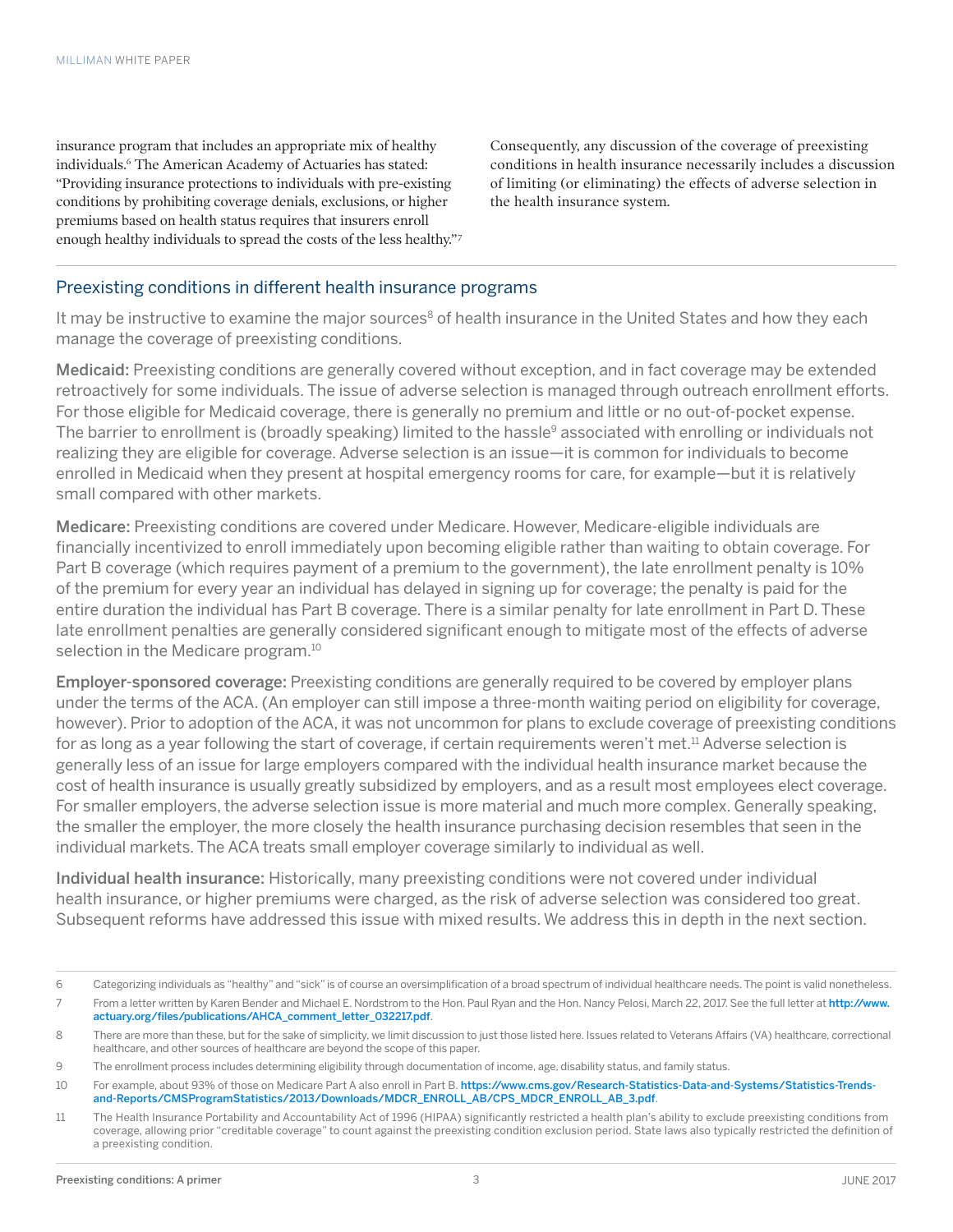# Preexisting conditions in the individual health insurance market

The individual health insurance market is particularly susceptible to adverse selection and hence the coverage of preexisting conditions is a thorny issue.

#### **PRE-ACA: MEDICAL UNDERWRITING**

Prior to adoption of the ACA, health insurers in the individual market were generally free<sup>12</sup> to decline to issue coverage for individuals with preexisting conditions as they saw fit. Careful selection of the individuals being insured was viewed by health insurers as crucial to successful operation in the individual market.

The pre-ACA practice of medical underwriting—the careful evaluation of the medical conditions of individuals applying for health insurance, and limiting or refusing to issue coverage to those who do not meet certain standards consistent with the underlying risk pool—has been viewed with contempt by many in the public square. And indeed the high number of uninsured individuals prior to the full implementation of the ACA has been viewed as a societal ill in need of correction and was an impetus for the market reforms included in Title I of the ACA. However, it is important to understand the rationale for this behavior, if only to understand the factors that led to it so as to avoid them in the future.

In the pre-reform individual health insurance market, the potential for adverse selection was severe. Unlike Medicare, Medicaid, and most employer-sponsored insurance, the cost/benefit analysis on an individual's part about whether to purchase coverage was weighted quite heavily toward the "cost" side. With no government or employer subsidy, the individual bore the full cost of insurance premiums (and, unlike employer coverage, the cost was not taxdeductible). The economic incentive to go without health insurance was quite strong, and thus the potential for an individual to wait to purchase coverage until a medical need arose was very real.

In this environment, then, the rational course of action<sup>13</sup> for a health insurer was to either (1) not issue individual health insurance at all or (2) participate in the market but be careful in evaluating the risks of those they agreed to cover. One effect of careful risk selection was that many individuals who sought to purchase coverage were unable to do so. While some individuals were able to buy individual health insurance, many others were turned away, charged a higher premium ("rating up"), or had the cost of treatment related to certain conditions carved out of their policy coverage ("exclusionary riders").

Most states regulated, but did not entirely forbid, how insurers considered preexisting conditions in their policy coverage. Common provisions included limiting the definition of a preexisting condition (typically, a condition had to be one for which the applicant sought treatment in the months preceding the application) or how long an exclusionary rider could be in effect. A number of states, however, attempted to address this issue by simply making medical underwriting illegal. In such "guaranteed issue" states, the number of carriers participating in the individual market reduced substantially and, in many cases, no coverage was available at all. In other guaranteed issue states, premium rates rose dramatically.14

#### **ACA: GUARANTEED ISSUE, SUBSIDIES, AND THE INDIVIDUAL MANDATE**

Under the ACA, the rules for coverage of preexisting conditions in the individual health insurance market were completely overhauled. Carriers are required to issue coverage to any applicant, regardless of health status, who applies and pays a premium; thus unbridled coverage for preexisting conditions is available.15 To address adverse selection, the law requires individuals to purchase coverage (the "mandate") or face a tax penalty. The law also makes considerable funds available to subsidize out-of-pocket costs for lower-income individuals thus directly addressing the "cost" side of the cost/benefit trade-off analysis that occurs when a purchasing decision is made. The idea is that by making health insurance less expensive and imposing non-participation penalties (carrots and sticks), healthy individuals will be more inclined to purchase coverage, thereby mitigating the effects of adverse selection and bringing healthier risks into the risk pool.





<sup>12</sup> One notable exception was provided by HIPAA. Individuals who lost their group insurance coverage and met certain other criteria had to be issued individual coverage when they applied for it. For individuals who were not applying for an individual policy because they'd lost their employer coverage, however, no such exception was available.

<sup>13</sup> American Academy of Actuaries (February 1999). Risk Classification in Individually Purchased Voluntary Medical Expense Insurance. Issue Paper. Retrieved May 23, 2017, from <http://www.actuary.org/pdf/health/risk.pdf>.

<sup>14</sup> Wachenheim, L. & Leida, H. (March 2012). The Impact of Guaranteed Issue and Community Rating Reforms on States' Individual Insurance Markets. America's Health Insurance Plans (AHIP). Retrieved May 23, 2017, from [http://www.statecoverage.org/files/Updated-Milliman-Report\\_GI\\_and\\_](http://www.statecoverage.org/files/Updated-Milliman-Report_GI_and_Comm_Rating_March_2012.pdf) [Comm\\_Rating\\_March\\_2012.pdf](http://www.statecoverage.org/files/Updated-Milliman-Report_GI_and_Comm_Rating_March_2012.pdf).

<sup>15</sup> As of this writing, "repeal and replace" has not occurred and the ACA remains the law of the land—thus the use of the present tense.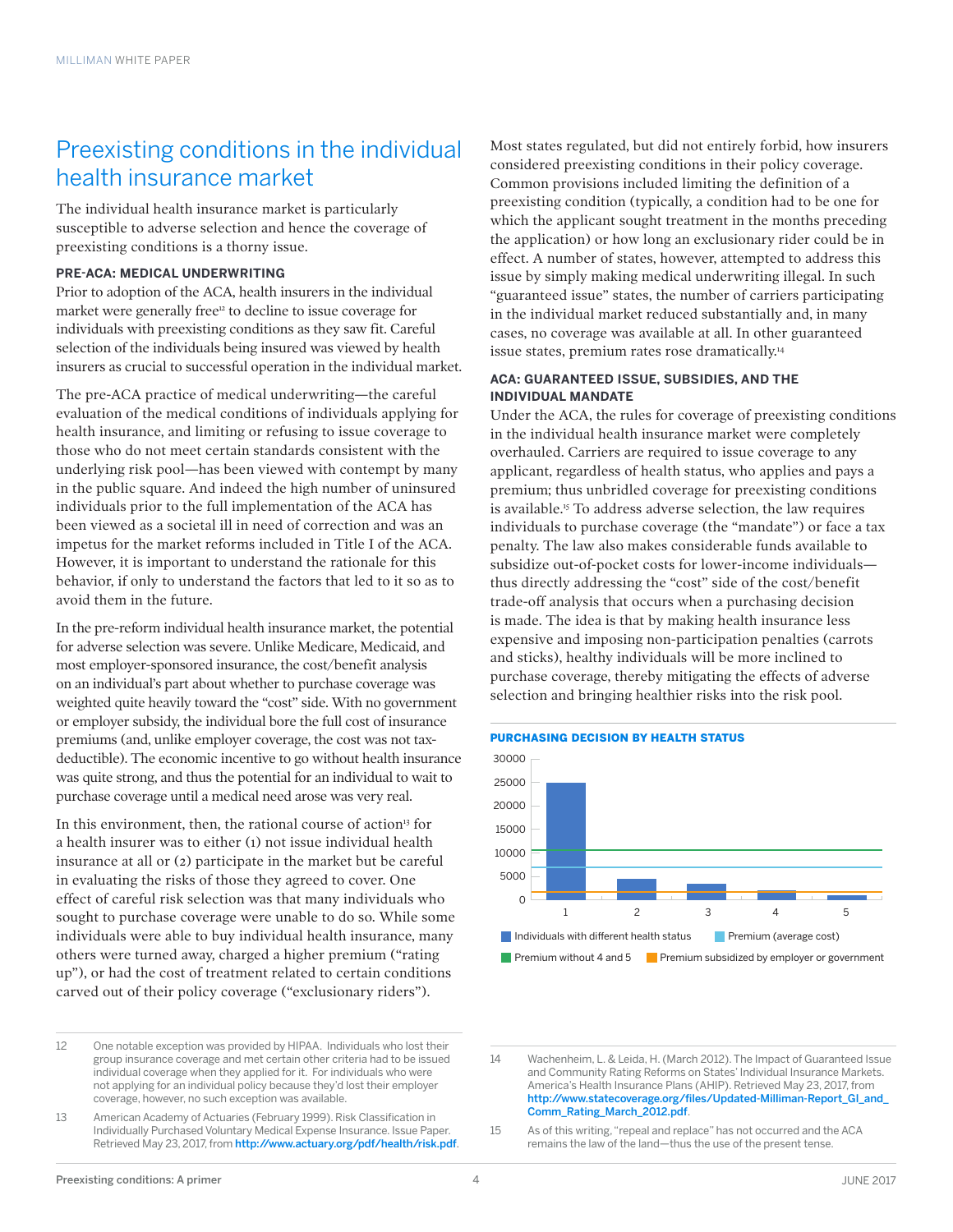The ACA also limits the time period during which an individual can buy coverage without restriction. Returning to the fire insurance analogy, Farmer John would have to wait until the next open enrollment period before he could insure his barn. The idea is that this creates a further incentive for Farmer John not to wait to purchase coverage. Similarly, individuals are, in theory at least, restricted to enrolling in a plan to certain open enrollment periods under the ACA. Special enrollment periods are available to individuals with "qualifying life events" – the rules for which have not always been strictly enforced, and hence have led to adverse selection, according to many in the health insurance industry.

In practice, this approach to managing adverse selection has not gone as well as its framers would have hoped. It appears thus far that adverse selection remains a significant issue, resulting in higher-than-expected claims costs and substantial losses incurred by participating health plans.<sup>16</sup> As noted in the American Academy of Actuaries letter, "In general, enrollment in the individual market has been lower than initially expected and enrollees have been less healthy than expected. Insurer participation and plan choice have been declining."17

Generally, the ACA's individual mandate—perhaps its most controversial provision—is seen as being ineffective at mitigating adverse selection. The Academy letter reads: "The current individual mandate is relatively weak because its financial penalty is usually low as a share of premiums, many individuals are exempt, and enforcement is weak." 18 In addition, the open enrollment provision and subsidies have not been adequate to diminish the effects of adverse selection.

#### **AHCA: GUARANTEED ISSUE, CONTINUOUS COVERAGE, AND STATE WAIVERS**

As currently positioned,<sup>19</sup> the AHCA would generally retain the guaranteed issue provision of the ACA, but replaces the controversial individual mandate with a continuous coverage requirement. This is a key philosophical difference from the ACA's mandate approach.<sup>20</sup> Premium subsidies would also be retained, although significantly changed in the way they are calculated.

### The AHCA in a nutshell

For states that do not apply for or are not granted a waiver: For those individuals who maintained continuous coverage, (i.e., did not have a lapse of coverage lasting 63 days or more), guaranteed issue applies with no additional premium. Carriers can charge an additional premium of 30% for the plan year for individuals who had a 63-day lapse of coverage in the preceding 12 months. (Note that this additional premium only applies for the first plan year in contrast to the late enrollment penalties for Medicare.)

For states that are granted a waiver: Guaranteed issue at standard rates also applies for individuals who meet the continuous coverage requirement. Carriers can vary premiums consistent with the terms of the state waiver based on an individual's health status for the plan year for individuals with a 63-day lapse of coverage in the preceding 12 months. This premium variation based on health status would nominally be based on a carrier's determination of relative costs associated with an applicant's preexisting conditions, and would be in lieu of the 30% penalty for non-waiver states.

For all states: Federal funding is available for the states to use to stabilize the individual health insurance market with a variety of allowable uses.<sup>21</sup>

Waivers are granted if a state can demonstrate it would reduce premiums, increase coverage, stabilize the market, stabilize premiums for those with preexisting conditions, or be in the public interest.<sup>22</sup> States seeking waivers for health status rating would also be required to have a reinsurance pool or a high risk pool, though the default state option under the PSSF and the FIRSP each would meet this requirement.

<sup>16</sup> See, for example, "Health insurers under pressure to improve margins on health plans" in the Wall Street Journal, February 10, 2016, at [https://www.wsj.com/](https://www.wsj.com/articles/insurers-under-pressure-to-improve-margins-on-health-plans-1455154838) [articles/insurers-under-pressure-to-improve-margins-on-health-plans-1455154838](https://www.wsj.com/articles/insurers-under-pressure-to-improve-margins-on-health-plans-1455154838).

<sup>17</sup> Bender and Nordstrom letter, ibid.

<sup>18</sup> Bender and Nordstrom letter, ibid.

<sup>19</sup> The version of the AHCA passed by the House on May 4, 2017.

<sup>20</sup> For a detailed comparison of the individual mandate vs. a continuous coverage requirement, see the Milliman report, "Repeal, replace, or reform: Key policy discussions affecting the individual health insurance market" by Fritz Busch, Nick Krienke, and Scott Weltz at [http://www.milliman.com/uploadedFiles/](http://www.milliman.com/uploadedFiles/insight/2017/repeal-replace-or-reform.pdf) [insight/2017/repeal-replace-or-reform.pdf](http://www.milliman.com/uploadedFiles/insight/2017/repeal-replace-or-reform.pdf).

<sup>21</sup> For an overview of the uses of the PSSF, see the Milliman report, "The Patient and State Stability Fund: What Happens Now?" by Kathleen Ely, Thomas Murawski, and Paul Houchens, at <http://us.milliman.com/uploadedFiles/insight/2017/patient-state-stability-fund.pdf>.

<sup>22</sup> For a complete overview of the provisions of the AHCA, see the Milliman report, "The American Health Care Act" by Jason Karcher at [http://www.milliman.com/](http://www.milliman.com/insight/2017/The-American-Health-Care-Act/) [insight/2017/The-American-Health-Care-Act/](http://www.milliman.com/insight/2017/The-American-Health-Care-Act/).